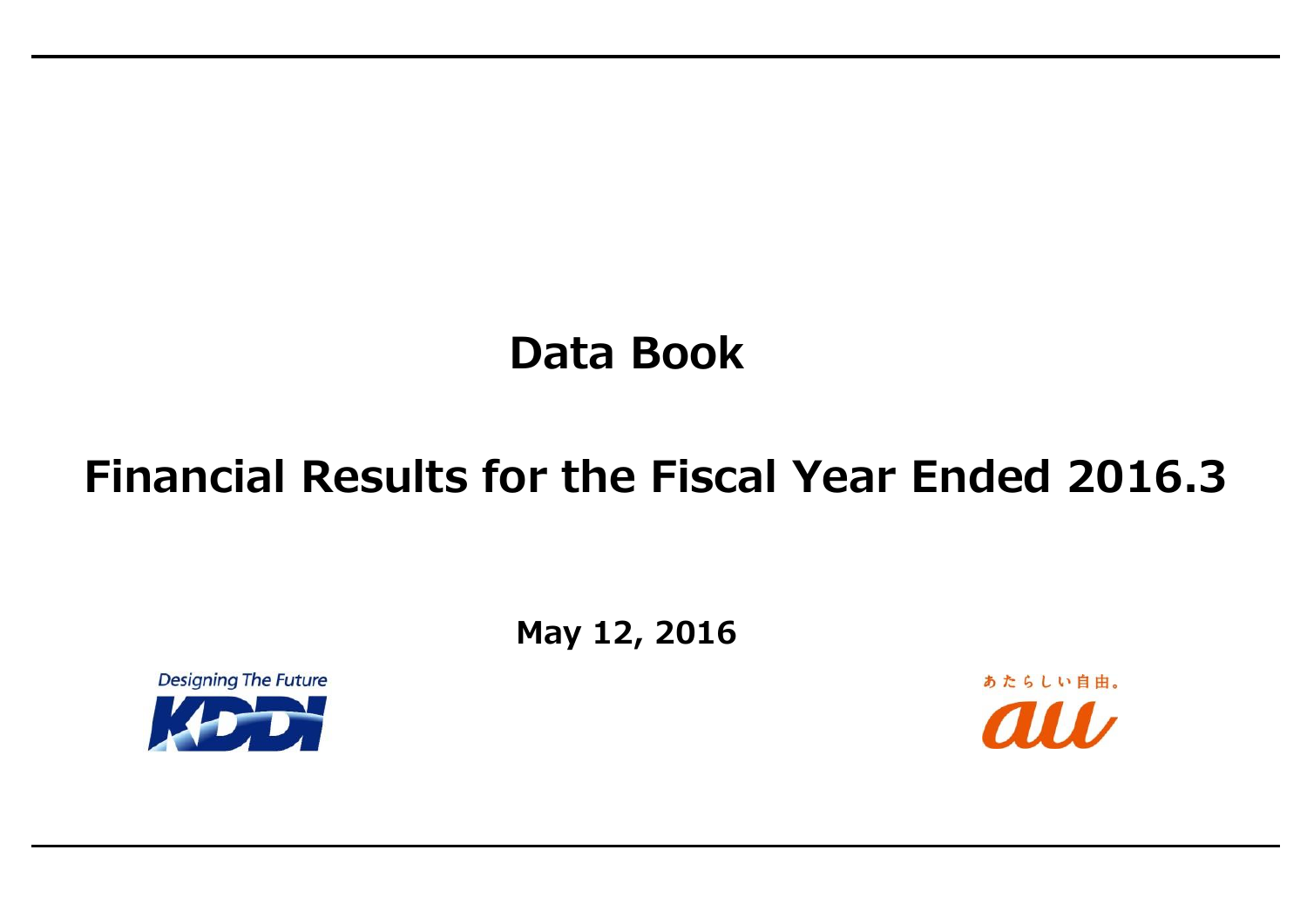## **Financial Results Summary(Consolidated)**

|                                                                         |           |           |           |                |           |           |           |           |                |              | <b>Unit: Millions of Yen</b> |
|-------------------------------------------------------------------------|-----------|-----------|-----------|----------------|-----------|-----------|-----------|-----------|----------------|--------------|------------------------------|
| <b>Consolidated Statement</b>                                           |           |           | FY2015.3  |                |           |           |           | FY2016.3  |                |              | <b>FY2017.3</b>              |
| (IFRS)                                                                  | <b>1Q</b> | 2Q        | 3Q        | <b>4Q</b>      | Total     | <b>1Q</b> | 2Q        | 3Q        | <b>4Q</b>      | <b>Total</b> | <b>Total</b><br>(Forecast)   |
| <b>Operating revenue</b>                                                | 977,413   | 1,052,739 | 1,148,392 | 1,091,549      | 4,270,094 | 1,046,577 | 1,105,178 | 1,147,276 | 1,167,104      | 4,466,135    | 4,700,000                    |
| <b>Operating income</b>                                                 | 193,642   | 188,893   | 223,454   | 59,730         | 665,719   | 230,998   | 220,432   | 221,012   | 160,916        | 833,358      | 885,000                      |
| <b>Operating Margin</b>                                                 | 19.8%     | 17.9%     | 19.5%     | 5.5%           | 15.6%     | 22.1%     | 19.9%     | 19.3%     | 13.8%          | 18.7%        | 18.8%                        |
| Profit for the period attributable to<br>owners of the parent           | 111,384   | 115,433   | 133,523   | 35,465         | 395,805   | 143,949   | 133,510   | 131,027   | 85,979         | 494,465      | 540,000                      |
| <b>Total Assets</b><br>$\star$                                          | 5,287,758 | 5,417,082 | 5,597,340 | $\blacksquare$ | 5,626,725 | 5,558,485 | 5,575,561 | 5,591,826 | $\blacksquare$ | 5,807,249    |                              |
| <b>Total Equity</b><br>$\star$                                          | 2,964,846 | 3,073,441 | 3,172,043 | $\blacksquare$ | 3,223,012 | 3,278,232 | 3,413,765 | 3,474,737 |                | 3,509,458    |                              |
| Ratio of equity attributable to<br>owners of the parent to total assets | 53.6%     | 54.3%     | 54.0%     |                | 54.5%     | 56.4%     | 58.4%     | 59.0%     |                | 57.0%        |                              |
| Equity per share attributable to<br>owners of the parent                | 41,132    | 41,174    | ¥1,206    |                | ¥1,223    | ¥1,252    | ¥1,300    | ¥1,318    |                | ¥1,329       |                              |
| <b>Free cash flows</b>                                                  | (30, 670) | 206,437   | (30, 877) | 188,116        | 333,006   | (80, 136) | 221,831   | 56,455    | 18,471         | 216,621      | 350,000                      |
| <b>Depreciation</b>                                                     | 126,892   | 130,215   | 131,443   | 130,158        | 518,708   | 131,202   | 134,532   | 133,808   | 132,124        | 531,667      | 574,000                      |
| <b>Retirement of fixed assets</b>                                       | 10,217    | 5,424     | 2,320     | 27,417         | 45,378    | 5,294     | 4,339     | 7,602     | 22,838         | 40,073       | 21,000                       |
| Capex (cash flow basis)                                                 | 160,402   | 162,002   | 202,770   | 142,540        | 667,714   | 144,937   | 110,118   | 108,790   | 167,589        | 531,434      | 560,000                      |
| <b>EBITDA</b>                                                           | 330,750   | 332,529   | 357,278   | 263,995        | 1,284,553 | 367,495   | 360,293   | 362,421   | 320,761        | 1,410,971    | 1,480,000                    |
| <b>EBITDA margin</b>                                                    | 33.8%     | 31.6%     | 31.1%     | 24.2%          | 30.1%     | 35.1%     | 32.6%     | 31.6%     | 27.5%          | 31.6%        | 31.5%                        |
| <b>Interest bearing debt</b><br>$\star$                                 | 1,315,848 | 1,177,102 | 1,273,109 | $\blacksquare$ | 1,154,116 | 1,274,071 | 1,066,840 | 1,091,591 | $\sim$         | 1,235,287    |                              |
| Net debt<br>$\star$                                                     | 1,152,096 | 972,952   | 1,072,575 | $\blacksquare$ | 877,799   | 1,075,352 | 871,188   | 911,908   | $\sim$         | 1,043,087    |                              |
| Debt / EBITDA Ratio                                                     |           |           |           |                | 0.90      |           |           |           |                | 0.88         |                              |
| Debt / Equity Ratio                                                     | 0.46      | 0.40      | 0.42      |                | 0.38      | 0.41      | 0.33      | 0.33      |                | 0.37         | $\blacksquare$               |

**\* These figures are as of the end of each fiscal quarter or year**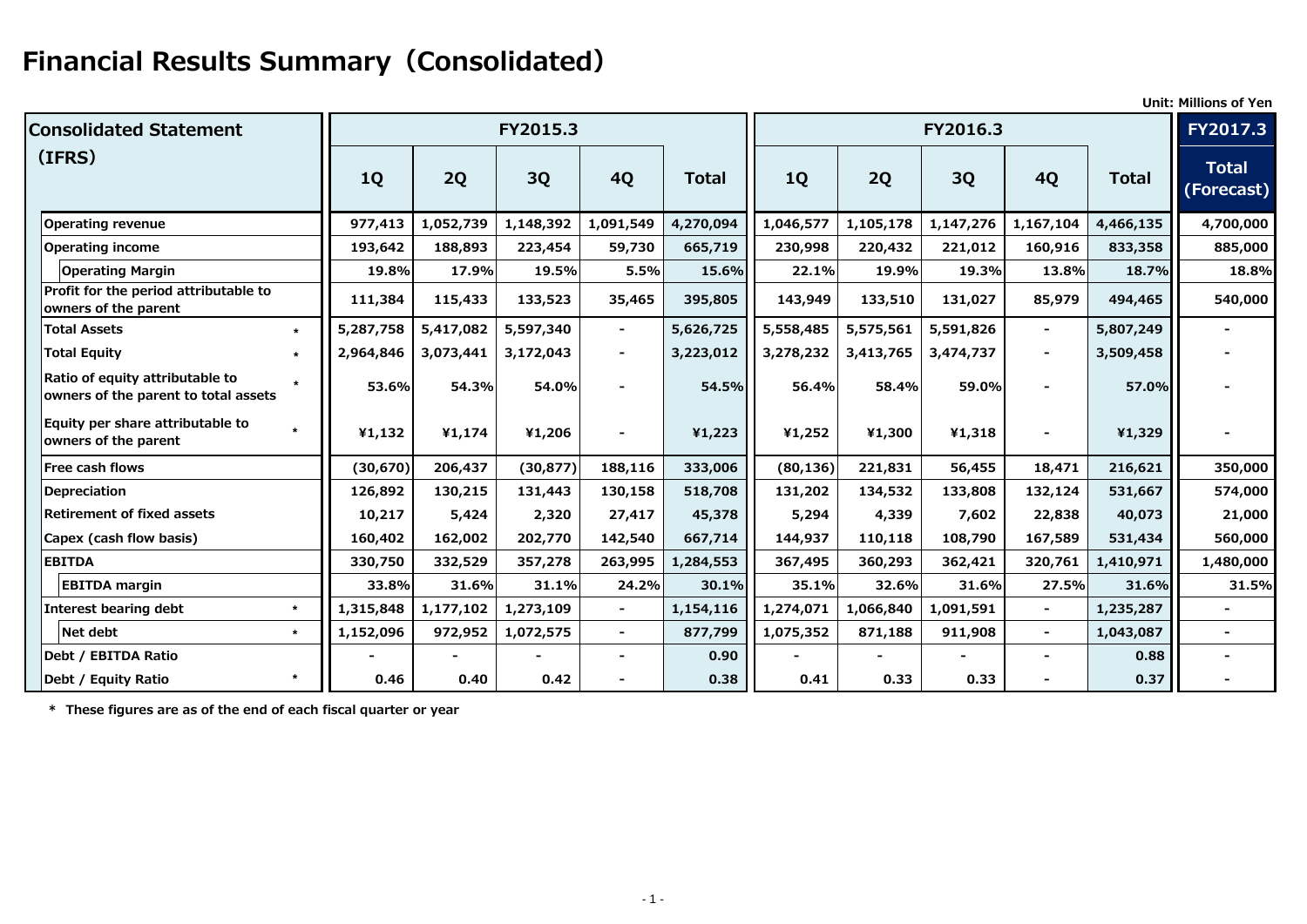### **Financial Results Summary(Personal Services / Value Services)**

**Unit: Millions of Yen**

**Unit: Millions of Yen**

|                                        |           |         |           |           |              |           |         |           |           |              | ווט ויווויוויווווט ווע     |
|----------------------------------------|-----------|---------|-----------|-----------|--------------|-----------|---------|-----------|-----------|--------------|----------------------------|
| <b>Personal Services segment</b>       |           |         | FY2015.3  |           |              |           |         | FY2016.3  |           |              | FY2017.3                   |
| (IFRS)                                 | <b>1Q</b> | 2Q      | <b>3Q</b> | <b>4Q</b> | <b>Total</b> | <b>1Q</b> | 2Q      | <b>3Q</b> | <b>4Q</b> | <b>Total</b> | <b>Total</b><br>(Forecast) |
| <b>Operating revenue</b>               | 750,652   | 818,907 | 904,695   | 856,329   | 3,330,583    | 814,576   | 867,975 | 916,125   | 904,578   | 3,503,255    | 3,550,000                  |
| <b>Revenue from external customers</b> | 729,774   | 797,634 | 881,792   | 831,372   | 3,240,571    | 791,226   | 843,339 | 891,608   | 878,376   | 3,404,547    | 3,450,000                  |
| Inter-segment revenue or transfers     | 20,878    | 21,274  | 22,904    | 24,957    | 90,012       | 23,350    | 24,637  | 24,518    | 26,203    | 98,707       | 100,000                    |
| Operating income                       | 153,386   | 146,384 | 176,373   | 70,596    | 546,739      | 179,213   | 172,213 | 173,576   | 131,581   | 656,584      | 690,000                    |
| Depreciation                           | 110,088   | 113,240 | 114,659   | 115,311   | 453,298      | 115,462   | 118,336 | 118,358   | 116,756   | 468,913      | 488,000                    |
| <b>Retirement of fixed assets</b>      | 10,001    | 5,091   | 2,031     | 15,896    | 33,019       | 5,103     | 3,656   | 6,907     | 20,381    | 36,047       | 22,000                     |
| <b>EBITDA</b>                          | 273,474   | 272,704 | 293,063   | 240,879   | 1,080,120    | 299,778   | 294,205 | 298,842   | 269,842   | 1,162,666    | 1,200,000                  |
| <b>EBITDA margin</b>                   | 36.4%     | 33.3%   | 32.4%     | 28.1%     | 32.4%        | 36.8%     | 33.9%   | 32.6%     | 29.8%     | 33.2%        | 33.8%                      |

| <b>Value Services segment</b>          |           |           | FY2015.3 |           |              |        |        | FY2016.3 |           |              | FY2017.3                   |
|----------------------------------------|-----------|-----------|----------|-----------|--------------|--------|--------|----------|-----------|--------------|----------------------------|
| (IFRS)                                 | <b>1Q</b> | <b>2Q</b> | 3Q       | <b>4Q</b> | <b>Total</b> | 1Q     | 2Q     | 3Q       | <b>4Q</b> | <b>Total</b> | <b>Total</b><br>(Forecast) |
| <b>Operating revenue</b>               | 53,923    | 58,948    | 60,500   | 64,317    | 237,689      | 61,795 | 64,244 | 65,349   | 80,375    | 271,763      | 440,000                    |
| <b>Revenue from external customers</b> | 41,900    | 42,921    | 43,500   | 46,736    | 175,056      | 44,137 | 45,923 | 46,285   | 61,585    | 197,930      | 365,000                    |
| Inter-segment revenue or transfers     | 12,023    | 16,028    | 17,001   | 17,581    | 62,633       | 17,658 | 18,322 | 19,064   | 18,790    | 73,833       | 75,000                     |
| <b>Operating income</b>                | 16,409    | 15,589    | 14,904   | 5,780     | 52,681       | 18,365 | 18,235 | 19,801   | 17,401    | 73,803       | 90,000                     |
| Depreciation                           | 2,534     | 2,608     | 2,757    | 916       | 8,815        | 2,311  | 2,580  | 2,578    | 2,705     | 10,174       | 20,000                     |
| <b>Retirement of fixed assets</b>      | 52        | 102       |          | 8,996     | 9,153        | 20     | 407    | 69       | 1,000     | 1,496        |                            |
| <b>EBITDA</b>                          | 18,995    | 18,299    | 17,663   | 15,695    | 70,652       | 20,697 | 21,222 | 22,447   | 21,129    | 85,495       | 110,000                    |
| <b>EBITDA margin</b>                   | 35.2%     | 31.0%     | 29.2%    | 24.4%     | 29.7%        | 33.5%  | 33.0%  | 34.3%    | 26.3%     | 31.5%        | 25.0%                      |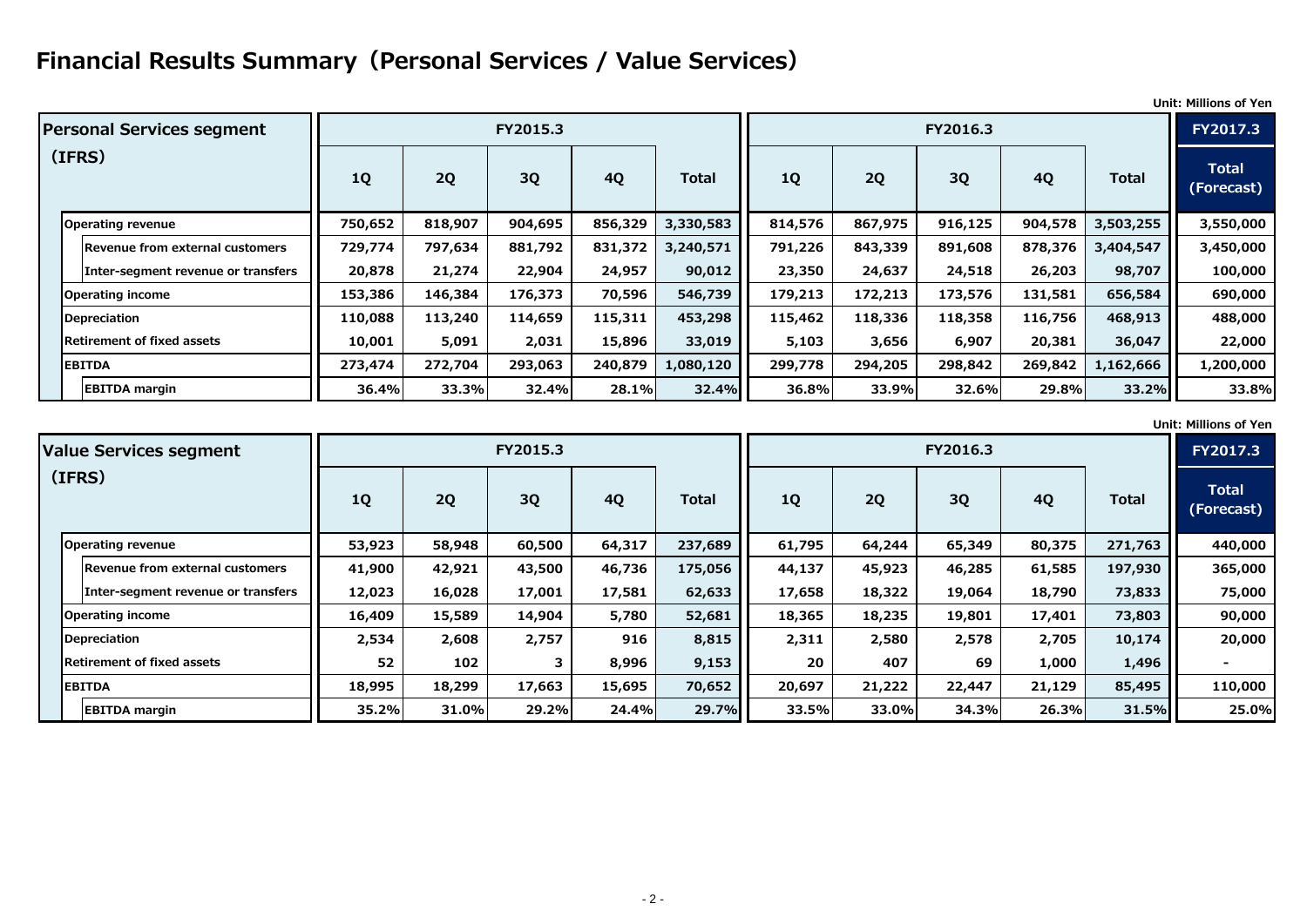### **Financial Results Summary(Business Services / Global Services)**

|  | <b>Unit: Millions of Yen</b> |  |
|--|------------------------------|--|
|--|------------------------------|--|

**Unit: Millions of Yen**

| <b>Business Services segment</b>   |           |         | FY2015.3 |           |              |           |         | FY2016.3 |           |              | <b>FY2017.3</b>            |
|------------------------------------|-----------|---------|----------|-----------|--------------|-----------|---------|----------|-----------|--------------|----------------------------|
| (IFRS)                             | <b>1Q</b> | 2Q      | 3Q       | <b>4Q</b> | <b>Total</b> | <b>1Q</b> | 2Q      | 3Q       | <b>4Q</b> | <b>Total</b> | <b>Total</b><br>(Forecast) |
| <b>Operating revenue</b>           | 159,045   | 163,165 | 162,835  | 174,194   | 659,240      | 151,184   | 158,741 | 152,493  | 169,615   | 632,032      | 635,000                    |
| Revenue from external customers    | 135,587   | 139,216 | 137,251  | 147,498   | 559,553      | 129,039   | 135,548 | 132,279  | 148,826   | 545,692      | 545,000                    |
| Inter-segment revenue or transfers | 23,458    | 23,950  | 25,583   | 26,696    | 99,687       | 22,145    | 23,193  | 20,214   | 20,789    | 86,340       | 90,000                     |
| <b>Operating income</b>            | 20,262    | 20,895  | 21,304   | 13,393    | 75,855       | 20,081    | 19,487  | 19,982   | 1,886     | 61,436       | 63,000                     |
| <b>Depreciation</b>                | 11,007    | 11,192  | 11,130   | 10,808    | 44,138       | 10,832    | 11,044  | 10,261   | 10,118    | 42,254       | 46,000                     |
| <b>Retirement of fixed assets</b>  | 152       | 221     | 257      | 1,023     | 1,652        | 114       | 263     | 556      | 1,355     | 2,288        | 1,000                      |
| <b>EBITDA</b>                      | 31,421    | 32,308  | 32,722   | 32,594    | 129,045      | 31,027    | 31,780  | 30,799   | 15,844    | 109,450      | 110,000                    |
| <b>EBITDA margin</b>               | 19.8%     | 19.8%   | 20.1%    | 18.7%     | 19.6%        | 20.5%     | 20.0%   | 20.2%    | 9.3%      | 17.3%        | 17.3%                      |

| <b>Global Services segment</b>     |        |        | FY2015.3  |                  |              | FY2016.3<br>3Q<br>2Q<br><b>4Q</b><br><b>1Q</b><br>76,765<br>76,092<br>70,274<br>71,279<br>68,145<br>68,712<br>62,507<br>63,076<br>8,053<br>7,947<br>7,766<br>8,203<br>8,618<br>5,674<br>11,302<br>6,551 |        |       |        |              | FY2017.3                   |
|------------------------------------|--------|--------|-----------|------------------|--------------|---------------------------------------------------------------------------------------------------------------------------------------------------------------------------------------------------------|--------|-------|--------|--------------|----------------------------|
| (IFRS)                             | 1Q     | 2Q     | <b>3Q</b> | <b>4Q</b>        | <b>Total</b> |                                                                                                                                                                                                         |        |       |        | <b>Total</b> | <b>Total</b><br>(Forecast) |
| <b>Operating revenue</b>           | 69,168 | 69,722 | 82,017    | 58,078           | 278,984      |                                                                                                                                                                                                         |        |       |        | 294,409      | 310,000                    |
| Revenue from external customers    | 61,245 | 61,797 | 73,418    | 49,546           | 246,006      |                                                                                                                                                                                                         |        |       |        | 262,440      | 280,000                    |
| Inter-segment revenue or transfers | 7,923  | 7,925  | 8,599     | 8,532            | 32,978       |                                                                                                                                                                                                         |        |       |        | 31,969       | 30,000                     |
| <b>Operating income</b>            | 3,582  | 4,182  | 8,243     | (31,261)         | (15, 254)    |                                                                                                                                                                                                         |        |       |        | 32,145       | 34,000                     |
| <b>Depreciation</b>                | 3,240  | 3,183  | 2,997     | 3,206            | 12,627       | 2,742                                                                                                                                                                                                   | 2,696  | 2,774 | 2,673  | 10,885       | 14,000                     |
| <b>Retirement of fixed assets</b>  | 13     | 3      | 16        | 1,498            | 1,530        |                                                                                                                                                                                                         | 10     | 46    | 89     | 147          |                            |
| <b>EBITDA</b>                      | 6,835  | 7,369  | 11,256    | Note $(26, 465)$ | (1,005)      | 14,046                                                                                                                                                                                                  | 11,324 | 8,494 | 10,564 | 44,428       | 48,000                     |
| <b>EBITDA margin</b>               | 9.9%   | 10.6%  | 13.7%     |                  |              | 18.3%                                                                                                                                                                                                   | 14.9%  | 12.1% | 14.8%  | 15.1%        | 15.5%                      |

**Note) Operating income and EBITDA of 4Q/FY2015.3 includes loss on business of overseas subsidiaries (DMX Corporation 33.8 Billion Yen)**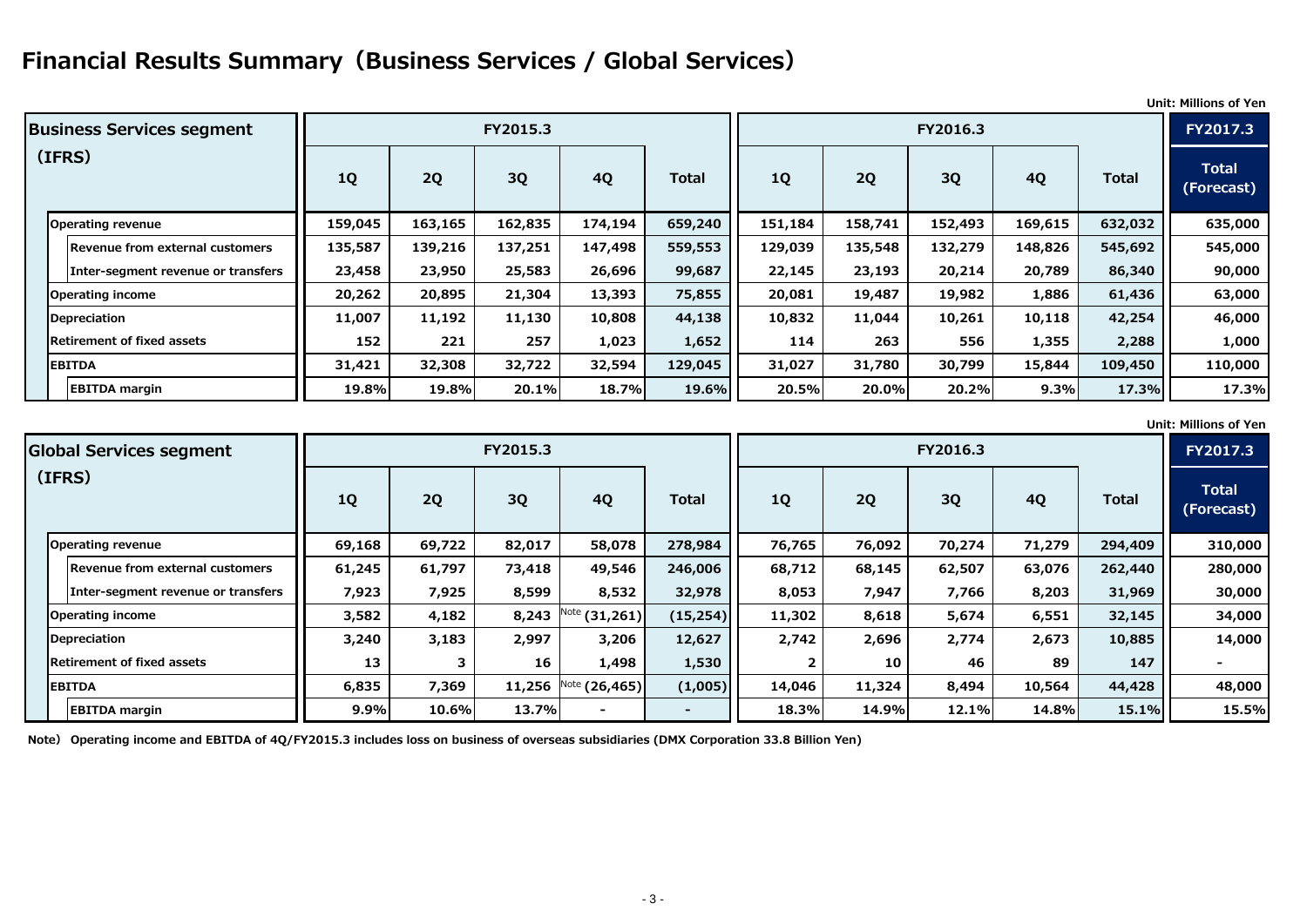## **Financial Results Summary(Others)**

|                                        |             |        |          |           |              |           |        |          |           |              | <b>Unit: Millions of Yen</b> |
|----------------------------------------|-------------|--------|----------|-----------|--------------|-----------|--------|----------|-----------|--------------|------------------------------|
| <b>Others</b>                          |             |        | FY2015.3 |           |              |           |        | FY2016.3 |           |              | FY2017.3                     |
| (IFRS)                                 | 1Q          | 2Q     | 3Q       | <b>4Q</b> | <b>Total</b> | <b>1Q</b> | 2Q     | 3Q       | <b>4Q</b> | <b>Total</b> | <b>Total</b><br>(Forecast)   |
| <b>Operating revenue</b>               | 40,049      | 42,117 | 51,040   | 54,303    | 187,509      | 41,768    | 41,888 | 42,285   | 47,534    | 173,474      |                              |
| <b>Revenue from external customers</b> | 8,908       | 11,172 | 12,431   | 16,397    | 48,908       | 13,463    | 12,224 | 14,597   | 15,241    | 55,525       |                              |
| Inter-segment revenue or transfers     | 31,141      | 30,944 | 38,609   | 37,906    | 138,601      | 28,305    | 29,664 | 27,687   | 32,293    | 117,950      |                              |
| <b>Operating income</b>                | 1,341       | 2,986  | 4,734    | 1,860     | 10,920       | 2,066     | 1,847  | 2,273    | 4,107     | 10,294       |                              |
| Depreciation                           | 402         | 413    | 394      | 440       | 1,650        | 387       | 425    | 403      | 460       | 1,675        |                              |
| <b>Retirement of fixed assets</b>      | $\mathbf 0$ | 6      | 14       | 3         | 24           | 55        | 3      | 23       | 14        | 95           |                              |
| <b>EBITDA</b>                          | 1,743       | 3,414  | 5,173    | 2,452     | 12,781       | 2,510     | 2,279  | 2,700    | 4,582     | 12,071       |                              |
| <b>EBITDA</b> margin                   | 4.4%        | 8.1%   | 10.1%    | 4.5%      | 6.8%         | 6.0%      | 5.4%   | 6.4%     | 9.6%      | 7.0%         |                              |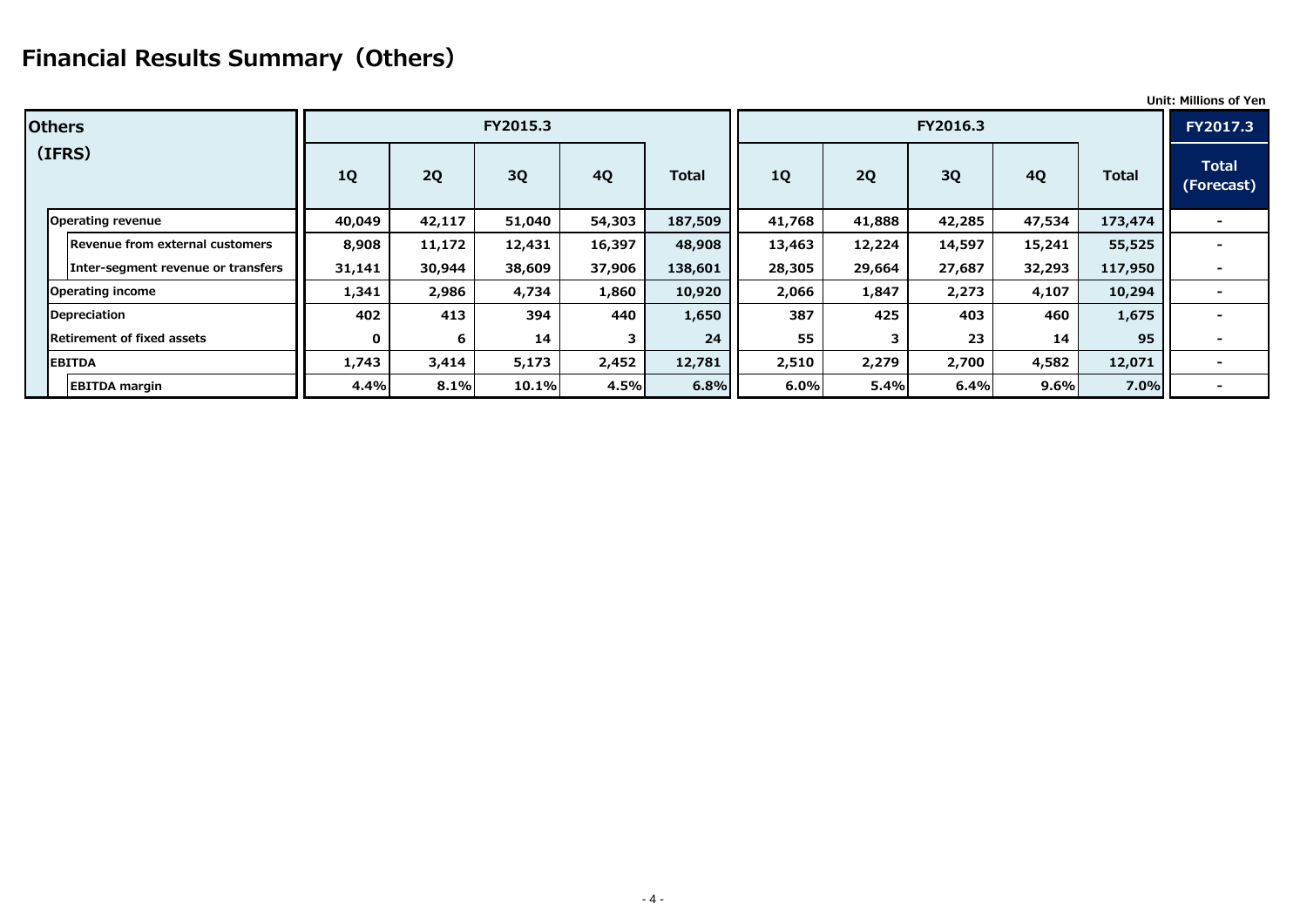## **Revenue from external customers by Segment**

**Unit: Millions of Yen**

**Unit: Millions of Yen**

| <b>Personal Services segment</b>              |         |         | FY2015.3 |           |              |         |         | FY2016.3 |           |              | <b>FY2017.3</b>               |
|-----------------------------------------------|---------|---------|----------|-----------|--------------|---------|---------|----------|-----------|--------------|-------------------------------|
| (IFRS)                                        | 1Q      | 2Q      | 3Q       | <b>4Q</b> | <b>Total</b> | 1Q      | 2Q      | 3Q       | <b>4Q</b> | <b>Total</b> | <b>Total</b><br>(Forecast)    |
| <b>Revenue from external customers</b>        | 729,774 | 797,634 | 881,792  | 831,372   | 3,240,571    | 791,226 | 843,339 | 891,608  | 878,376   | 3,404,547    | 3,450,000                     |
| au ARPA revenues<br>$*1$                      | 417,030 | 425,593 | 425,848  | 423,261   | 1,691,731    | 432,263 | 439,515 | 441,380  | 441,680   | 1,754,837    | 1,770,000                     |
| <b>Fixed-line communications fee revenues</b> | 172,484 | 174,147 | 174,963  | 173,826   | 695,420      | 176,439 | 178,176 | 178,837  | 180,159   | 713,611      | 720,000                       |
| Handset revenues, repair revenues, etc.       | 111,970 | 168,210 | 247,775  | 197,460   | 725,415      | 150,312 | 187,855 | 228,411  | 213,497   | 780,074      | 780,000                       |
| <b>Others</b>                                 | 28,290  | 29,684  | 33,205   | 36,826    | 128,004      | 32,212  | 37,792  | 42,980   | 43,040    | 156,025      | 180,000                       |
|                                               |         |         |          |           |              |         |         |          |           |              | <b>LInit: Millions of Von</b> |

| Value Services segment                   |        |        | FY2015.3 |           |              |           |        | FY2016.3 |        |              | <b>FY2017.3</b>     |
|------------------------------------------|--------|--------|----------|-----------|--------------|-----------|--------|----------|--------|--------------|---------------------|
| (IFRS)                                   | 1Q     | 2Q     | 3Q       | <b>4Q</b> | <b>Total</b> | <b>1Q</b> | 2Q     | 3Q       | 4Q     | <b>Total</b> | Total<br>(Forecast) |
| Revenue from external customers          | 41,900 | 42,921 | 43,500   | 46,736    | 175,056      | 44,137    | 45,923 | 46,285   | 61,585 | 197,930      | 365,000             |
| <b>Value-added ARPA revenues</b><br>$*2$ | 30,465 | 31,221 | 32,567   | 35,594    | 129,847      | 33,137    | 33,054 | 34,242   | 36,743 | 137,177      | 155,000             |
| <b>Others</b>                            | 11,434 | 11,700 | 10,933   | 11,142    | 45,209       | 11,000    | 12,868 | 12,043   | 24,842 | 60,754       | 210,000             |

| .3             |         |              | FY2017.3                     |
|----------------|---------|--------------|------------------------------|
|                | 4Q      | <b>Total</b> | <b>Total</b><br>(Forecast)   |
| 35             | 61,585  | 197,930      | 365,000                      |
| $\overline{2}$ | 36,743  | 137,177      | 155,000                      |
| 3              | 24,842  | 60,754       | 210,000                      |
|                |         |              | <b>Unit: Millions of Yen</b> |
|                |         |              |                              |
| .3             |         |              | FY2017.3                     |
|                | 4Q      | <b>Total</b> | <b>Total</b><br>(Forecast)   |
| '9             | 148,826 | 545,692      | 545,000                      |
| $\ddot{2}$     | 62,533  | 231,449      | 230,000                      |
| $\overline{2}$ | 78,583  | 291,428      | 290,000                      |

**\* 1 Based on the Personal Services segment. Mobile communications revenues, excluding MVNO and prepaid**

| <b>Business Services segment</b>       |           |         | FY2015.3 |         |              |         |         | FY2016.3 |           |              | <b>FY2017.3</b>     |
|----------------------------------------|-----------|---------|----------|---------|--------------|---------|---------|----------|-----------|--------------|---------------------|
| (IFRS)                                 | <b>1Q</b> | 2Q      | 3Q       | 4Q      | <b>Total</b> | 1Q      | 2Q      | 3Q       | <b>4Q</b> | <b>Total</b> | Total<br>(Forecast) |
| <b>Revenue from external customers</b> | 135,587   | 139,216 | 137,251  | 147,498 | 559,553      | 129,039 | 135,548 | 132,279  | 148,826   | 545,692      | 545,000             |
| Mobile                                 | 57,761    | 60,665  | 59,277   | 60,840  | 238,543      | 54,995  | 56,838  | 57,082   | 62,533    | 231,449      | 230,000             |
| <b>Fixed-line</b>                      | 73,273    | 73,816  | 73,519   | 80,680  | 301,289      | 70,009  | 72,975  | 69,862   | 78,583    | 291,428      | 290,000             |
| <b>Others</b>                          | 4,553     | 4,734   | 4,456    | 5,979   | 19,721       | 4,035   | 5,735   | 5,335    | 7,710     | 22,815       | 25,000              |

**\* 2 Based on the Value Services segment.**

 **"au Simple Payment" and "au WALLET" settlement commissions + Sales from KDDI services, such as "au Smart Pass," product sales, and advertising revenues, etc.**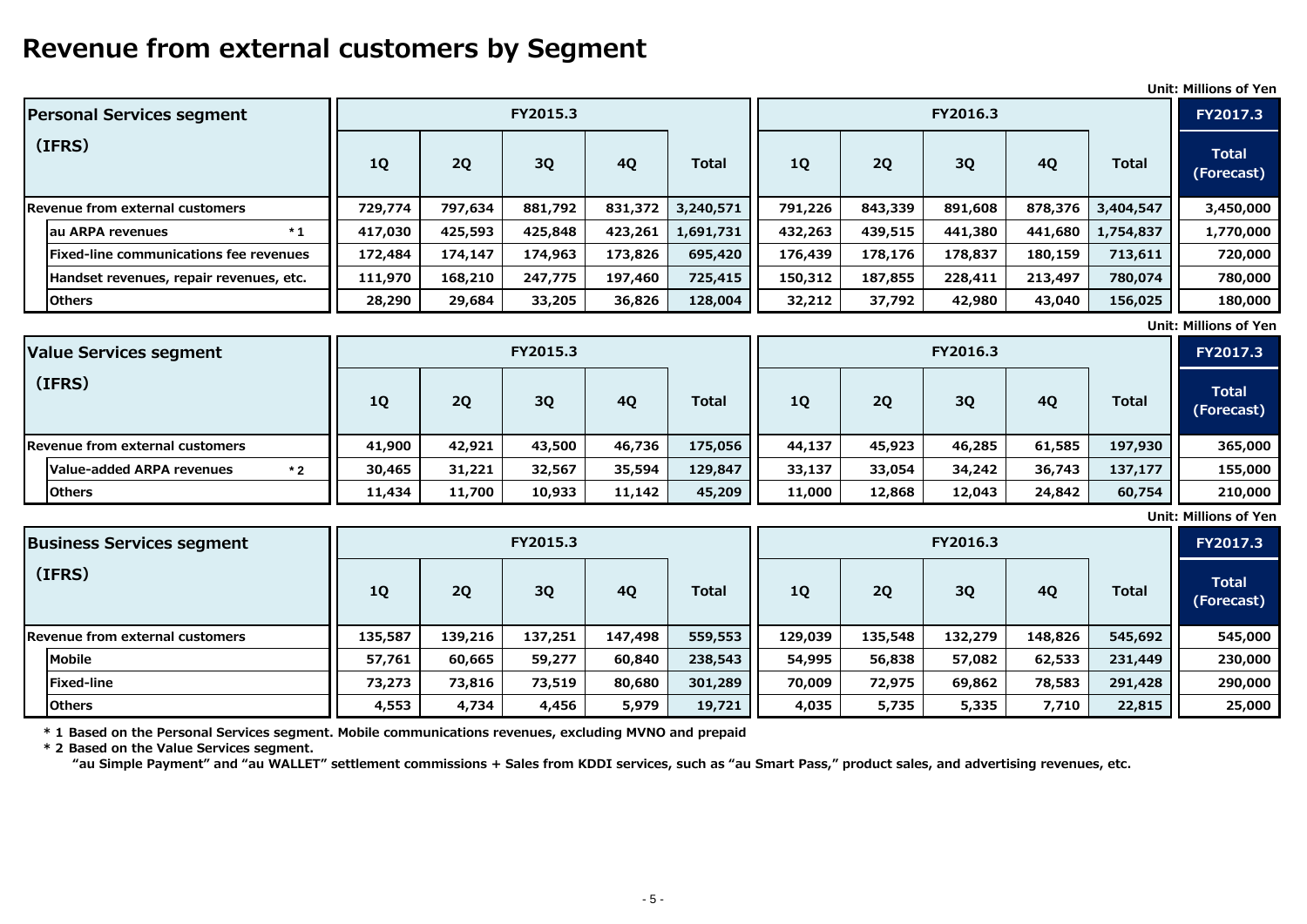#### **Major Operational Data**

#### **Consolidated basis**

#### **Personal Services segment / Value Services segment**

#### **Personal Services segment / Value Services segment**

| <b>Subscriptions</b> |          |                                                 |               |          | FY2015.3      |               |               |          | FY2016.3      |        | Mar-17     |
|----------------------|----------|-------------------------------------------------|---------------|----------|---------------|---------------|---------------|----------|---------------|--------|------------|
|                      |          |                                                 | <b>Jun-14</b> | $Sep-14$ | <b>Dec-14</b> | <b>Mar-15</b> | <b>Jun-15</b> | $Sep-15$ | <b>Dec-15</b> | Mar-16 | (Forecast) |
| <b>Mobile</b>        | au       | (Thousand)                                      | 41,016        | 41,596   | 42,378        | 43,478        | 44,074        | 44,640   | 45,241        | 45,910 | 48,710     |
|                      | UQ WIMAX | (Thousand)                                      | 4,153         | 5,124    | 7,153         | 9,543         | 11,241        | 13,159   | 15,689        | 18,048 |            |
|                      |          | Busined Burdens and and Utilian Burdens and and |               |          |               |               |               |          |               |        |            |

| <b>Subscriptions</b>                 |                                |            |          |          | FY2015.3 |               |          | Mar-17   |               |        |            |
|--------------------------------------|--------------------------------|------------|----------|----------|----------|---------------|----------|----------|---------------|--------|------------|
|                                      |                                |            | $Jun-14$ | $Sep-14$ | $Dec-14$ | <b>Mar-15</b> | $Jun-15$ | $Sep-15$ | <b>Dec-15</b> | Mar-16 | (Forecast) |
| <b>Mobile</b>                        | au                             | (Thousand) | 34,498   | 34,955   | 35,590   | 36,482        | 37,001   | 37,435   | 37,844        | 38,236 | 39,236     |
|                                      | au smartphone penetration rate | $(\% )$    | 50.2     | 51.6     | 52.7     | 54.3          | 55.1     | 56.0     | 57.0          | 58.2   |            |
| <b>Fixed-line</b>                    | <b>FTTH</b>                    | (Thousand) | 3,221    | 3,296    | 3,362    | 3,435         | 3,508    | 3,573    | 3,643         | 3,699  |            |
|                                      | Households applicable to RGU   | (Thousand) | 4,838    | 4,851    | 4,872    | 4,883         | 4,938    | 4,979    | 5,025         | 5,052  |            |
|                                      | CATV *2<br><b>RGU</b>          | (Thousand) | 9,607    | 9,705    | 9,831    | 9,918         | 10,086   | 10,229   | 10,375        | 10,461 |            |
|                                      | <b>Bundle ratio</b>            |            | 1.99     | 2.00     | 2.02     | 2.03          | 2.04     | 2.05     | 2.06          | 2.07   |            |
| (Units)<br>Mobile Devices per person |                                | 1.34       | 1.35     | 1.36     | 1.37     | 1.38          | 1.39     | 1.40     | 1.41          | 1.44   |            |
| au Smart                             | au subscriptions               | (Thousand) | 7,590    | 8,160    | 8,530    | 9,330         | 9,840    | 10,370   | 10,920        | 11,550 |            |
| <b>Value</b>                         | Households                     | (Thousand) | 3,840    | 4,130    | 4,270    | 4,590         | 4,840    | 5,140    | 5,450         | 5,720  |            |
| (Thousand)<br>au Smart Pass          |                                | 10,700     | 11,400   | 12,050   | 12,890   | 13,190        | 13,610   | 14,020   | 14,470        |        |            |

**\* 1 Definitions of au smartphone penetration rate, au churn rate, number of units sold, and number of units shipped :** 

**au subscriptions based on standard mobile device (smartphone, feature phone (prepaid service included)) of Personal Services segment**

| <b>Indicators</b>       |                         |                           |            |       |       | FY2015.3 |           |              |           | FY2017.3 |           |           |       |                            |
|-------------------------|-------------------------|---------------------------|------------|-------|-------|----------|-----------|--------------|-----------|----------|-----------|-----------|-------|----------------------------|
|                         |                         |                           |            | 1Q    | 2Q    | 3Q       | <b>4Q</b> | <b>Total</b> | <b>10</b> | 2Q       | <b>3Q</b> | <b>40</b> | Total | <b>Total</b><br>(Forecast) |
| <b>Total ARPA</b>       |                         |                           | (Yen)      | 5,870 | 5,980 | 5,990    | 5,970     | 5,950        | 6,030     | 6,130    | 6,160     | 6,210     | 6,130 | 6,230                      |
|                         | au ARPA                 | * ?                       | $Yen$ )    | 5,470 | 5,570 | 5,560    | 5,510     | 5,530        | 5,600     | 5,700    | 5,720     | 5,730     | 5,690 | 5,730                      |
|                         | <b>Value-added ARPA</b> | $*$ $\boldsymbol{\wedge}$ | (Yen)      | 400   | 410   | 430      | 460       | 420          | 430       | 430      | 440       | 480       | 440   | 500                        |
| au churn rate           |                         | (% )                      | 0.54       | 0.63  | 0.66  | 0.94     | 0.69      | 0.72         | 0.83      | 0.91     | 1.07      | 0.88      |       |                            |
| Number of units sold    |                         | (Thousand)                | 1,830      | 2,430 | 2,720 | 2,870    | 9,850     | 2,050        | 2,300     | 2,600    | 2,430     | 9,380     | 8,900 |                            |
|                         | of smartphones          |                           | (Thousand) | 1,380 | 1,930 | 2,300    | 2,360     | 7,970        | 1,600     | 1,810    | 2,200     | 2,010     | 7,620 | 7,300                      |
| Number of units shipped |                         | (Thousand)                | 1,660      | 2,250 | 3,020 | 2,750    | 9,670     | 1,940        | 2,250     | 2,640    | 2,270     | 9,100     | 8,900 |                            |

**\* 2 Definitions of CATV service have revised in FY2016.3. Items of FY2015.3 have been restated in accordance with this revision.**

**\* 3 Based on the Personal Services segment. Mobile communications revenues, excluding MVNO and prepaid ÷ au customers**

**\* 4 Value-added ARPA revenues in the Value Services segment. ("au Simple Payment" and "au WALLET" settlement commissions + Sales from KDDI services, such as "au Smart Pass," product sales, and advertising revenues, etc.) ÷ au customers**